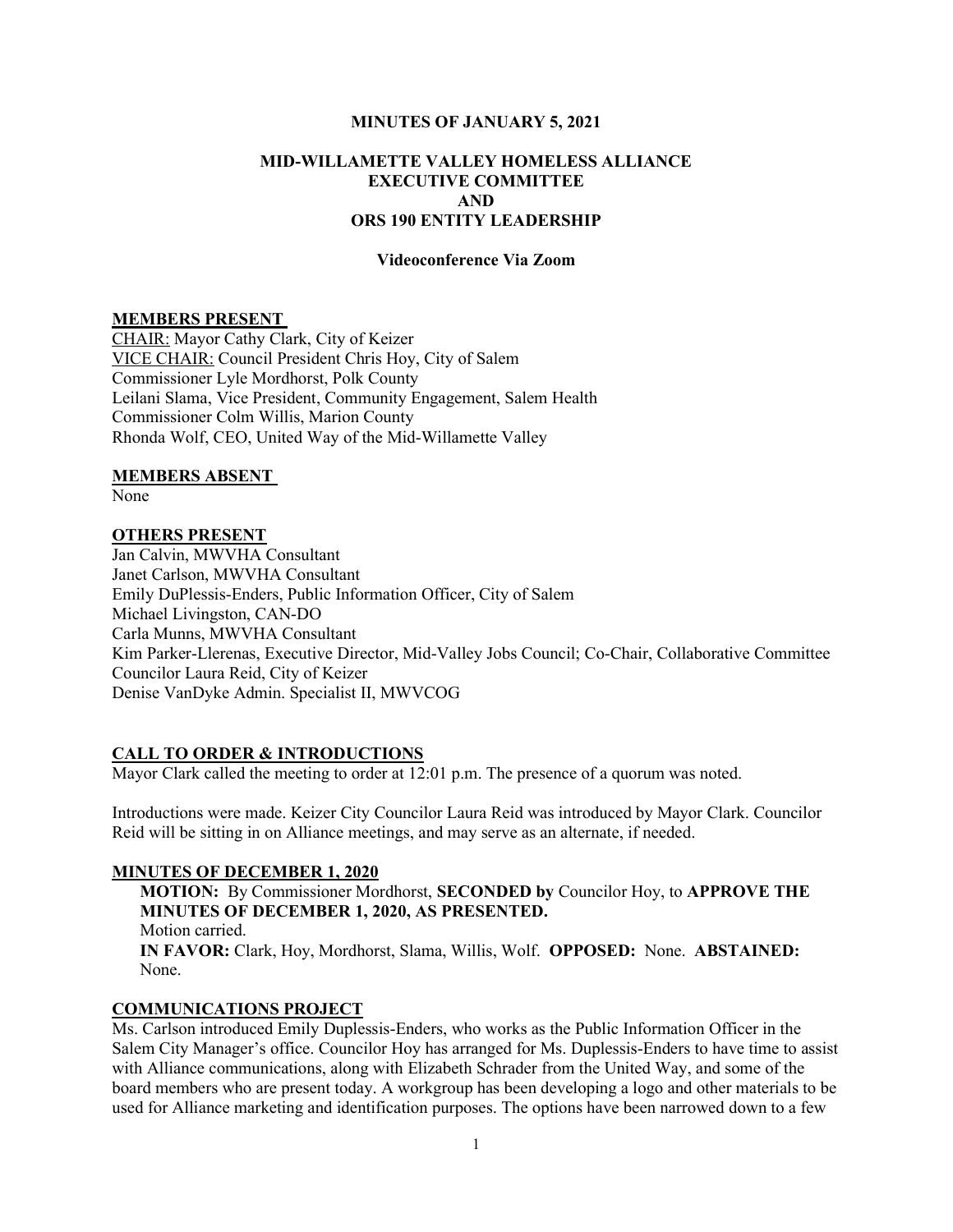designs. Ms. Duplessis-Enders explained that, while she is relatively new to the City of Salem, she has fifteen years' experience in the field. She used her experience to help design the proposed logo and color schemes for the organization. This is the first stage of creating a brand structure. Having taken the existing imagery, she has simplified and modernized it. She showed variants of the logo with and without the copy (wording). The font is Montserrat, which is easy to find and to read. In a collage of logos used by organizations working with homelessness around the country, this logo compares well and is somewhat more modern looking than most. Discussion ensued, including the possibility of other color combinations, the use of a border so the image doesn't blend into the background, and a shorter version of the tagline. Black is an easy color to use and read and is cost efficient for printing. "End and prevent homelessness" would be a good, abbreviated tagline, but participants concurred that the full tagline and organization name is needed until a certain level of recognition has been established. Committee members agreed by consensus on a proposed logo and tagline for presentation to the full board.

# JANUARY JOINT BOARD MEETING AGENDA

Ms. Carlson reviewed the draft agenda.

- The consent agenda was discussed. The Money Map is being finalized. There is a new committee appointment. No items were proposed to be pulled from the consent agenda.
- Under ORS 190 Entity business, the Oregon Housing & Community Services agreement is no longer tentative. The proposed revision to the letters of support policy is based on previous discussion relating to when the chair can provide a letter of support in emergency circumstances.
- The Emergency Solutions (ESG-CV) collaborative grant application will be presented. A twopage overview has been included. How much detail should be included about the application? There will be a little more than \$5.5 million involved. Community Action will lend its expertise in some areas. This process allowed the Performance and Evaluation Committee to see what the process of evaluating applications would be, providing a good trial run.
- There will be no NOFA for 2020. Staff hopes to secure a HUD planning grant and are in talks with HUD regional staff about how to best go about that. For most Continuums of Care, there is just a continuation of their previous contracts. However, the Marion-Polk CoC is new and needs to establish a contract with HUD. Ms. Calvin will provide information on our current standing. HUD contracts directly with local service providers when awarding Continuum of Care Program dollars, until the Marion-Polk Continuum of Care has successfully applied to become a Unified Funding Agency.
- Point-in-Time Count Ms. Munns will be giving an update at the board meeting. The PIT Count Workgroup is meeting weekly until the event. Workers will be using an electronic app for the count, and organizers are discouraging the use of paper. Volunteer sign-up links are live on the webpage. Due to the unusual conditions, there is an extended time period this year. Associated events are not confirmed at this time and will need to conform to COVID restrictions. HUD is requiring only shelter counts and offering the opportunity for waivers to conduct the unsheltered count. However, our community opted to conduct unsheltered counting, as well. Ms. Carlson is planning to send out a PIT Count specific newsletter soon.
- Measures of Progress the Performance  $\&$  Evaluation Committee is reviewing system performance measures. Increased use of the Homeless Management Information System (HMIS) by providers of housing and homeless services in the region will skew some data. Ms. Munns will present available data to the board.

Mayor Clark asked Councilor Hoy to bring information on the situation at Cascade Gateway Park to the board meeting. People have seen information in the newspaper and want to help those displaced by flooding. Councilor Hoy or city staff will provide an update. The City Manager has been charged with finding a solution. Flooding is also occurring at Wallace Marine Park. Ms. Calvin mentioned that about fifty people were provided motel rooms due to rising water, thanks to available funding.